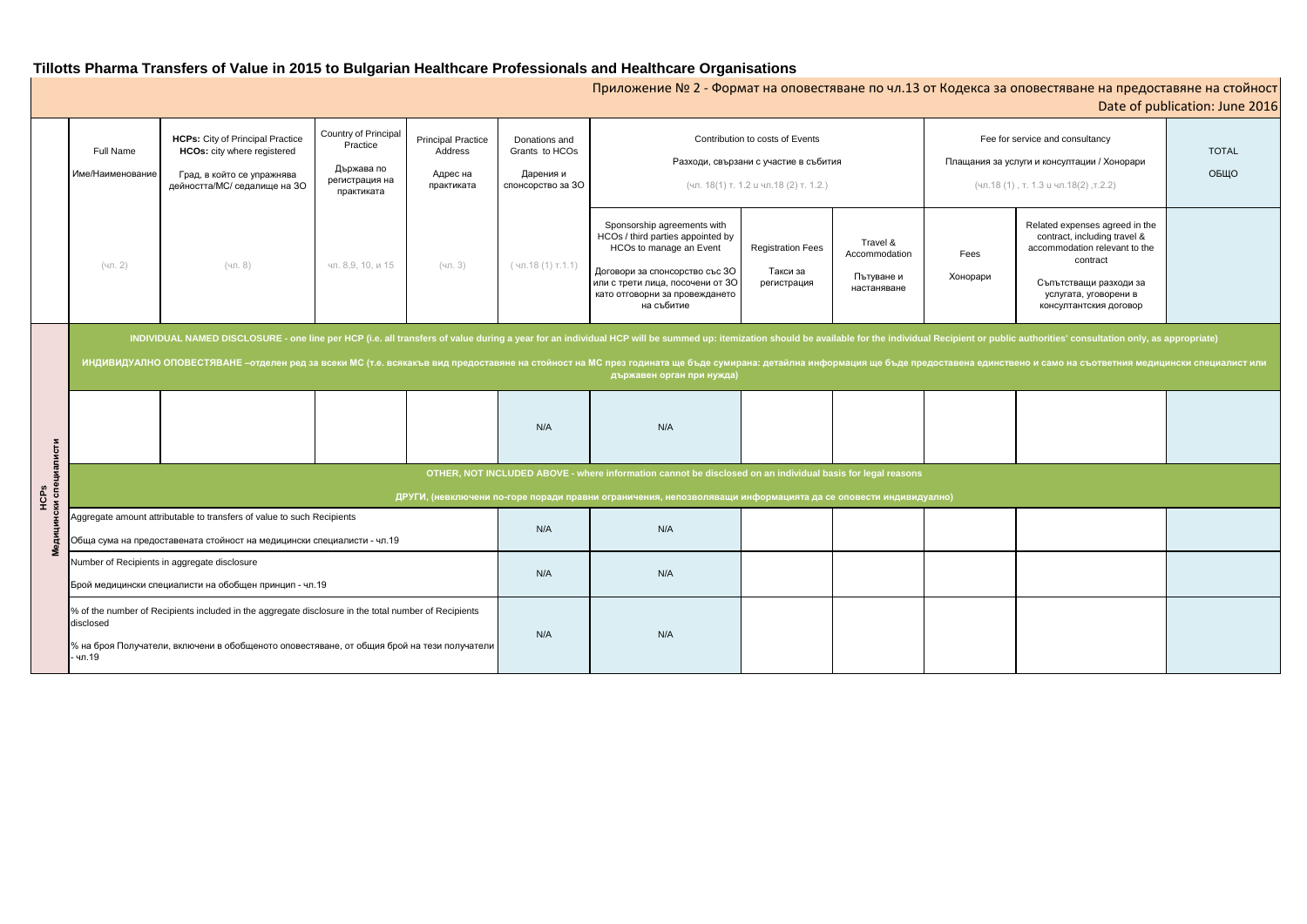| HCOs<br>и организации<br>3p <sub>i</sub> | INDIVIDUAL NAMED DISCLOSURE - one line per HCO (i.e. all transfers of value during a year for an individual HCO will be summed up: itemization should be available for the individual Recipient or public authorities' consult<br>Индивидуално, поименно оповестяване - отделен ред за 30 (т.е. всички предоставяния на стойност за годината за отделна 30 се сумират: подробности следва да са достъпни за отделния Получател или при поискване от оправомощени |  |  |  |  |  |  |  |  |  |
|------------------------------------------|------------------------------------------------------------------------------------------------------------------------------------------------------------------------------------------------------------------------------------------------------------------------------------------------------------------------------------------------------------------------------------------------------------------------------------------------------------------|--|--|--|--|--|--|--|--|--|
|                                          |                                                                                                                                                                                                                                                                                                                                                                                                                                                                  |  |  |  |  |  |  |  |  |  |
|                                          | OTHER, NOT INCLUDED ABOVE - where information cannot be disclosed on an individual basis for legal reasons<br>ДРУГИ (невключени по-горе поради правни ограничения, непозволяващи информацията да се оповести на индивидуална основа)                                                                                                                                                                                                                             |  |  |  |  |  |  |  |  |  |
|                                          | Aggregate amount attributable to transfers of value to such Recipients                                                                                                                                                                                                                                                                                                                                                                                           |  |  |  |  |  |  |  |  |  |
|                                          | Обща сума на предоставената стойност на здравни организации - чл.19                                                                                                                                                                                                                                                                                                                                                                                              |  |  |  |  |  |  |  |  |  |
|                                          | Number of Recipients in aggregate disclosure                                                                                                                                                                                                                                                                                                                                                                                                                     |  |  |  |  |  |  |  |  |  |
|                                          | Брой здравни организации на обобщен принцип - чл.19                                                                                                                                                                                                                                                                                                                                                                                                              |  |  |  |  |  |  |  |  |  |
|                                          | % of the number of Recipients included in the aggregate disclosure in the total number of Recipients<br>disclosed                                                                                                                                                                                                                                                                                                                                                |  |  |  |  |  |  |  |  |  |
|                                          | % на броя Получатели, включени в обобщеното оповестяване, от общия брой на тези получатели<br>- чл.19                                                                                                                                                                                                                                                                                                                                                            |  |  |  |  |  |  |  |  |  |
|                                          | <b>AGGREGATE DISCLOSURE</b>                                                                                                                                                                                                                                                                                                                                                                                                                                      |  |  |  |  |  |  |  |  |  |
| Σ.                                       | ОБОБЩЕНО ОПОВЕСТЯВАНЕ                                                                                                                                                                                                                                                                                                                                                                                                                                            |  |  |  |  |  |  |  |  |  |
|                                          | Transfers of Value re Research & Development as defined - Article 3.04 and Schedule 1<br>Предоставяне на стойност за научноизследователска и развойна дейност (чл. 21)                                                                                                                                                                                                                                                                                           |  |  |  |  |  |  |  |  |  |